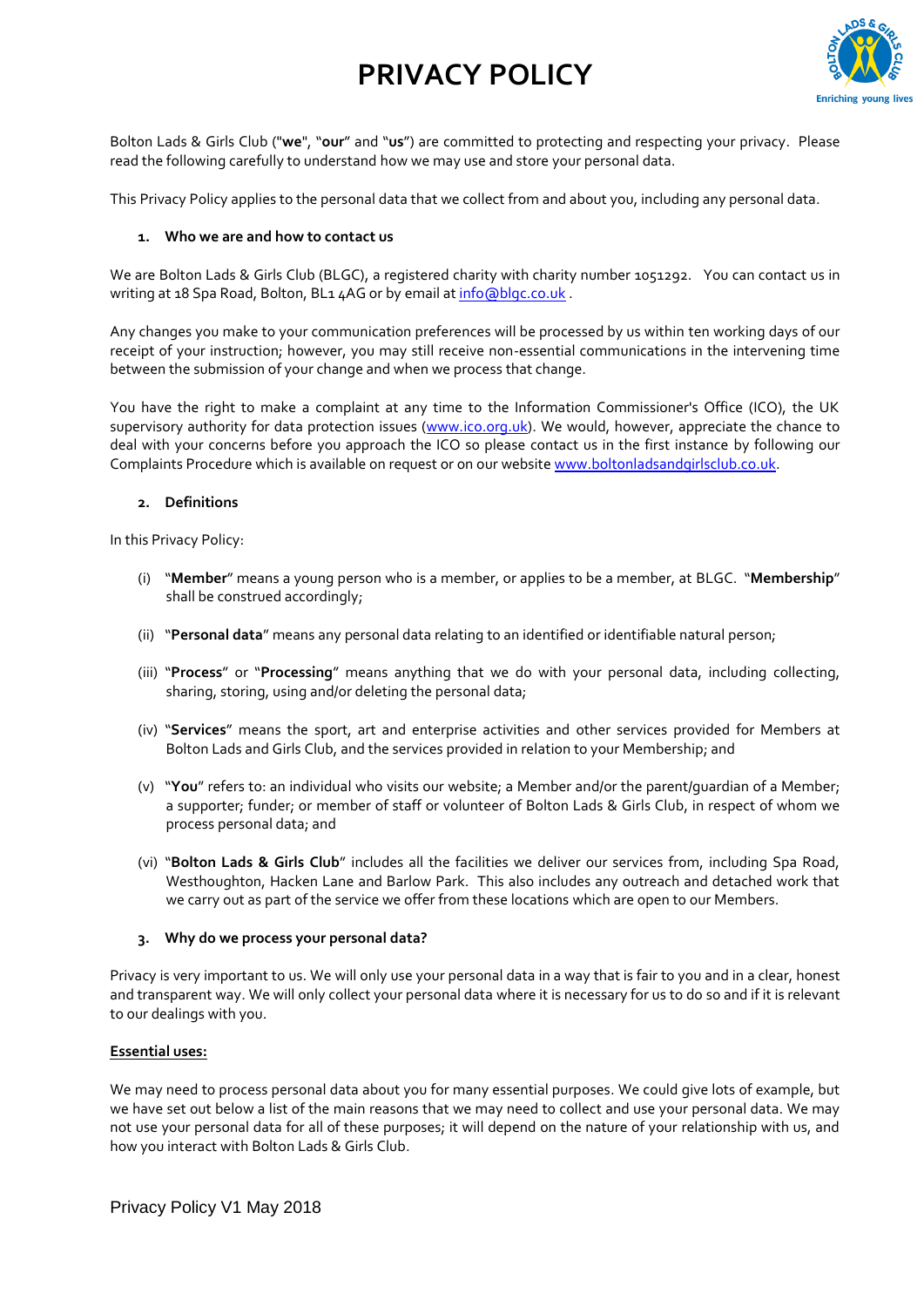

- (i) **Delivery of core charitable services:** Delivery of our core charitable activities may require us to record your contact details, eligibility for our charitable services, records of financial transactions and other communications with you.
- (ii) **Communication about, and administration of, your Membership:** Where you are a Member (or the parent/guardian of a Member) we will need to process your personal data in order to send you essential information about your Membership and/or the Services and to help us effectively carry out our charitable activities. For example, we may need to use your personal data to keep you updated about your Membership, to send you information generally relevant to the Services (including informing you about developments or changes to the Services) and to identify any misuse or abuse of our Services.
- (iii) **Due diligence on donations:** Our trustees have a duty to ensure that there is no reputational or financial risk to accepting a donation or other kind of support. Where you are a supporter or potential supporter, we may therefore use publicly available sources to carry out due diligence on you to ensure that we are fundraising within the law. For more information on the circumstances this may apply in and the type of information required please visit [https://www.gov.uk/government/publications/charities-due-diligence](https://www.gov.uk/government/publications/charities-due-diligence-checks-and-monitoring-end-use-of-funds)[checks-and-monitoring-end-use-of-funds.](https://www.gov.uk/government/publications/charities-due-diligence-checks-and-monitoring-end-use-of-funds) If we cannot process your personal data for these purposes, then we may be unable to accept your donation or other support.
- (iv) **Research**: We may collect data to carry out research on our supporter base. This is in order to improve our communications and ensure that we understand how best to interact with our valued supporters. The primary way in which we do this is from publicly available sources such as Companies House, the electoral register and the media. Information we gather from individuals as part of this process is only used for our internal research purposes.
- (v) **Management of volunteers:** If you are one of our valued volunteers we may need to use your personal data to manage your volunteering activities, deliver training, involve and update you on our projects and campaigns and to ensure your safety. This may include sending you newsletters or information about our fundraising appeals so that you are best equipped to perform your role and advise the public about our work. If we cannot process your personal data for these purposes, then we may be unable to involve you in our volunteering activities.
- (vi) **Staff administration:** Bolton Lads & Girls Club employs staff who are crucial to both delivering our projects and raising the funds to provide our charitable services as well as providing a range of professional and technical support. We process the personal data of our staff for recruitment, staff administration, remuneration, pensions and performance management purposes.

## **Optional uses:**

We may also process personal data about you for other optional purposes. We have set out a list of examples below. This usage of your personal data is on an opt-in basis. If you have opted in, you can choose to opt out of your personal data being used for any of these purposes by contacting us on 01204 540100 or [data@blgc.co.uk.](mailto:data@blgc.co.uk)

- (i) **Fundraising, campaigning and marketing**: We have a range of fundraising and marketing activities that are designed to raise income or promote the aims and objectives of the charity. Where you have opted-in to receive such communications, we may use your personal data to contact you about projects, campaigns, competitions, commercial trading activities, sponsorships, events or volunteering opportunities, which we think you may be interested in. We may also ask if you are able and prepared to Gift Aid any of your donations.
- (ii) **Analysis, targeting and segmentation:** In order to fund our charitable work giving young people somewhere safe and inspiring to go in their leisure time, we have to communicate our aims and objectives and ask people for financial support. Efficiency is very important to us, as we value every single donation. Therefore, we only want to send communications that are genuinely interesting and relevant to you. We will make use of information you have given us and your interactions with our services, to help us predict your interests and tailor and personalise our communications in the future. This may also involve the use of focus groups to understand our supporters better.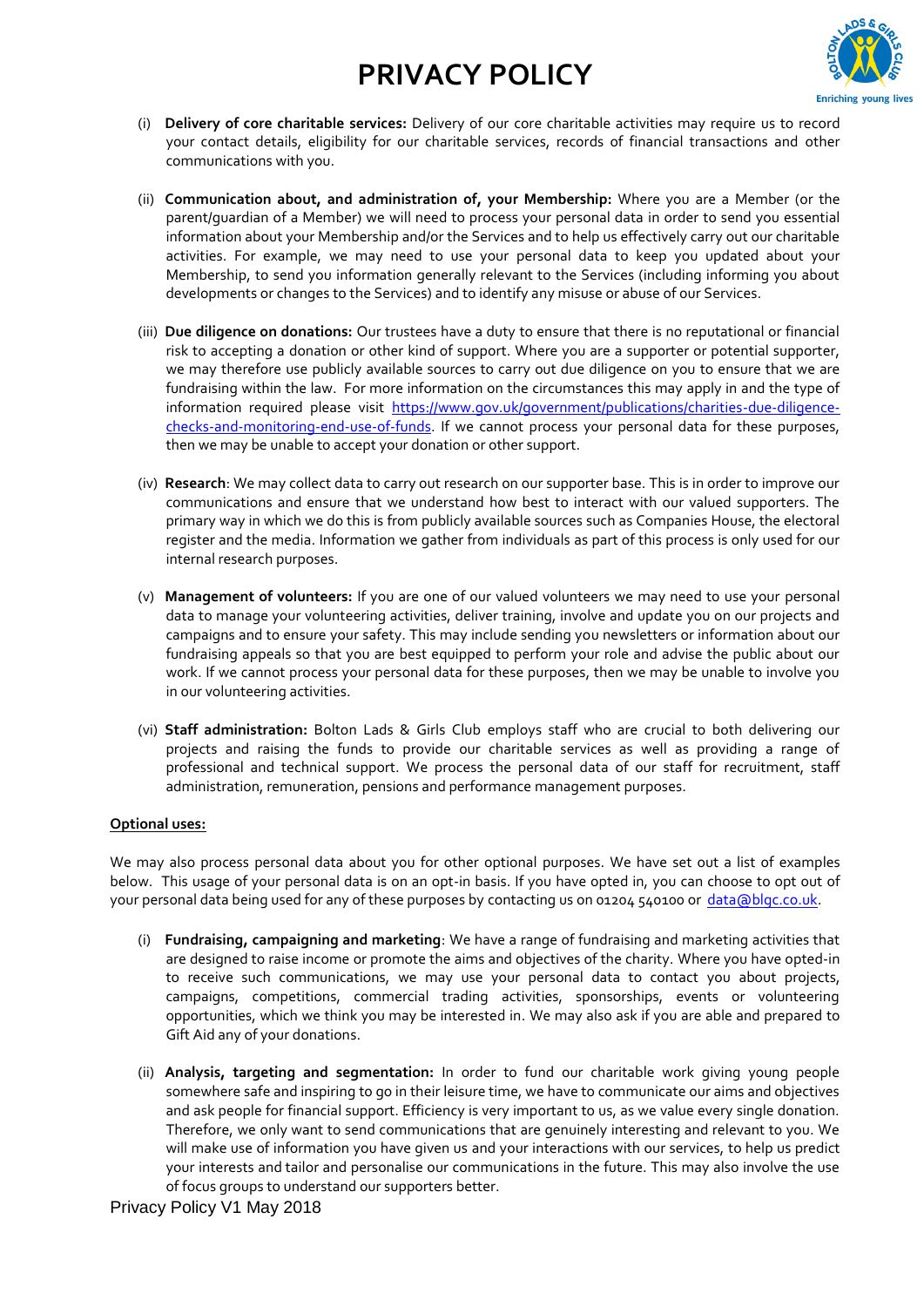

(iii) **Profiling:** In some limited circumstances we may combine the personal data a supporter gives to us with information available in the public domain to create a profile of a supporter's interests and preferences where they are relevant to that individual's potential engagement with BLGC. Information collected for these purposes may include information about your corporate directorships, shareholdings, published biographical information, employment, philanthropic interests and networks, charitable giving and relevant media coverage. We do this to help us understand the ways in which our supporters can support our work sooner, and more cost effectively.

#### **4. Lawfulness of our Processing**

It's lawful for us to process personal data where the following conditions apply:

(i) **Consent**: This applies where you have given your consent to the processing of your personal data for one or more specific purposes.

For example, we will always ask for your consent to contact you for the purpose of direct marketing by email or SMS text message. Also, should we ever ask you to provide any special categories of personal data (or "sensitive personal data") about yourself (for example, information about any health condition that may be relevant if you are participating in our activities) we will always seek your explicit consent to process this data. We will always ask for your consent to process your personal data as stated above at the time that we collect the relevant personal data.

Where we are relying on consent to process your personal data and you are aged under 13, we will ask your parent or guardian to give their consent to such processing.

Where you (or your parent or guardian, as applicable) have given us consent to use your personal data in any way, you (or your parent or guardian, as applicable) have a right to withdraw that consent at any time by contacting us on 01204 540100 or [data@blgc.co.uk.](mailto:data@blgc.co.uk) **In some cases, withdrawing your consent may impact on our ability to provide the Services to you.**

- (ii) **Contractual Necessity**: This will apply where you are a Member, our staff and/or in some cases a volunteer and the processing of your personal data is necessary for the performance of our contract with you or in order to take steps at your request prior to entering into a contract with us. Where you are a Member, we process personal data about you in order to make the services available to you. **We cannot provide the services without access to this personal data.**
- (iii) **Legal Obligation:** This will apply where the processing is necessary in order for us to comply with a legal obligation which applies to us. This might include, for example, where we have a legal obligation in relation to a safeguarding issue or in relation to our statutory reporting requirements.
- (iv) **Your Vital Interests**: This will apply where the processing of your personal data is necessary in order to protect your vital interests. For example, this would apply if you were ill and we needed to share your personal data with the emergency services.
- (v) **Legitimate Interests**: This will apply where the processing of your personal data is necessary for the purposes of the legitimate interests of BLGC (or a third party), provided that such processing is fair and balanced and does not have a disproportionate impact on your rights of data privacy. We have set out below a list of the legitimate interests that we may rely upon.

## **5. What are our legitimate interests?**

We may rely on the following legitimate interests in order to process your personal data:

## (i) **Governance:**

Privacy Policy V1 May 2018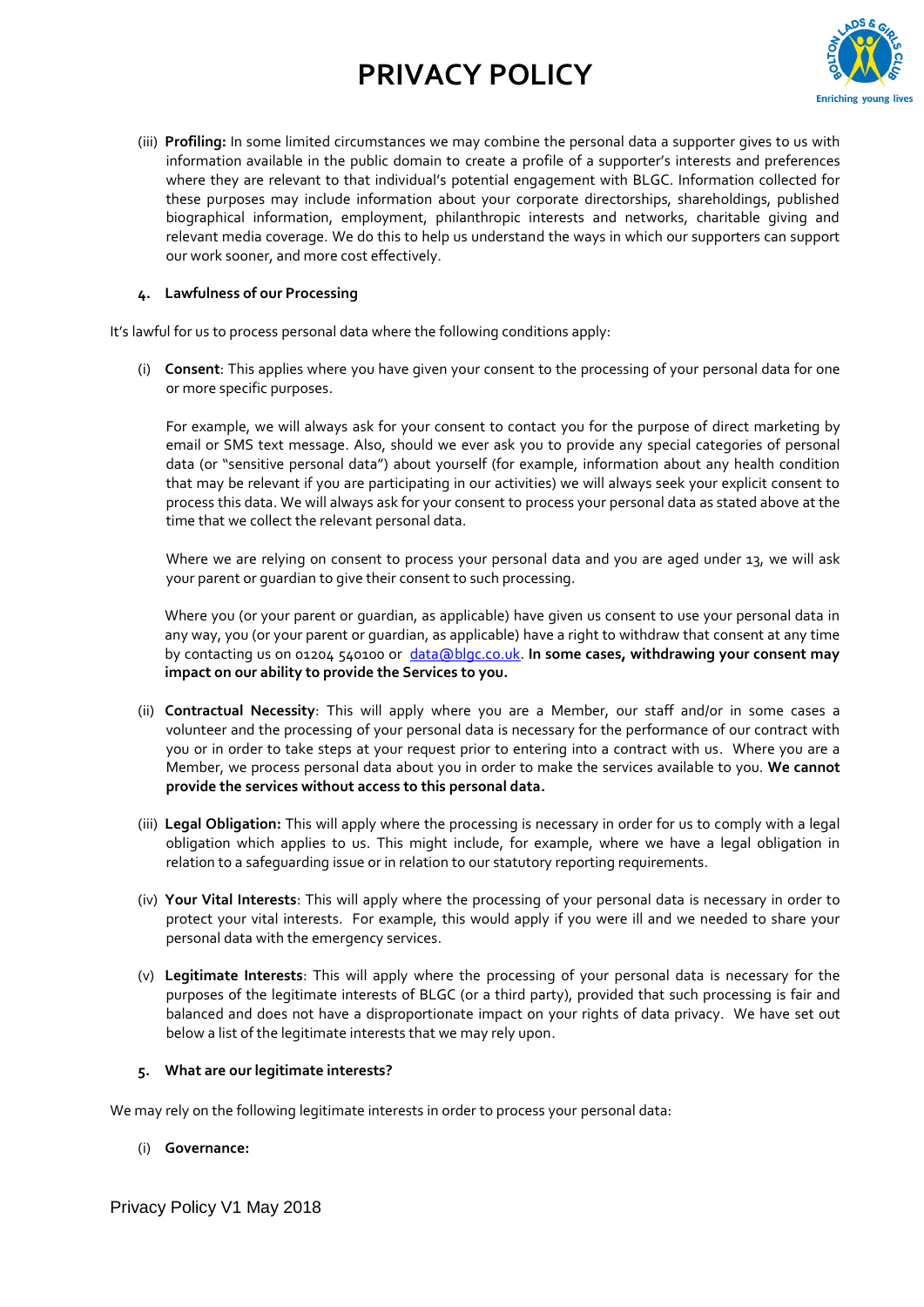

- Delivery of our charitable purposes as set out in our charitable objects, including providing information about your Membership to our suppliers, funders and/or sponsors as required for the purposes of the development, coordination and support of the BLGC;
- Reporting criminal acts and compliance with the legal instructions of law enforcement agencies;
- Internal and external audit for financial or regulatory compliance purposes; and/or
- Statutory reporting.

## **(ii) Publicity and income generation:**

- Direct marketing by post and other forms of marketing, publicity or advertisement which are not directed at an individual;
- Personalisation to tailor and enhance the supporter experience in our communications.
- Analysis, targeting and segmentation to develop fundraising strategy and improve communication efficiency;
- Processing for research purposes; and
- Profiling, including the use of publicly available information.

## **(iii) Operational management:**

- Employee and volunteer recording and monitoring for recruitment, safety, performance management or workforce planning purposes;
- Provision and administration of staff benefits such as pensions;
- Physical security, IT and network security;
- Maintenance of suppression lists; and
- Processing for historical, research or statistical purposes.

#### **(iv) Financial management and control:**

- Processing of financial transactions and maintaining financial controls;
- Prevention of fraud, misuse of services, or money laundering; and
- Enforcement of legal claims.

#### **(v) Purely administrative purposes, which may include (without limitation):**

- Responding to any solicited enquiry from any of our stakeholders;
- Delivery of requested products, resources or information packs;
- Administration of direct debits and other existing financial transactions;
- Administration of Gift Aid;
- Provision of 'thank you' communications and receipts; and
- Maintenance of 'do not contact' suppression lists.

When we use your personal data for the purposes of our legitimate interests (as set out above), we will always consider if it is fair and balanced to do so and whether it would be within your reasonable expectations that we would use your data in this way.

We will balance your rights and our legitimate interests to ensure that the way in which we use your data never goes beyond what you would expect and is not unduly intrusive or unfair.

#### **6. Personal data that we collect**

**(i) Who do we collect it about?** We may collect and use various personal data about:

Members, Members' parents and/or guardians, enquirers, employees, volunteers, suppliers, customers, supporters and/or funders, participants at events, job applicants, and other professional contacts as required to carry out the operation of the charity.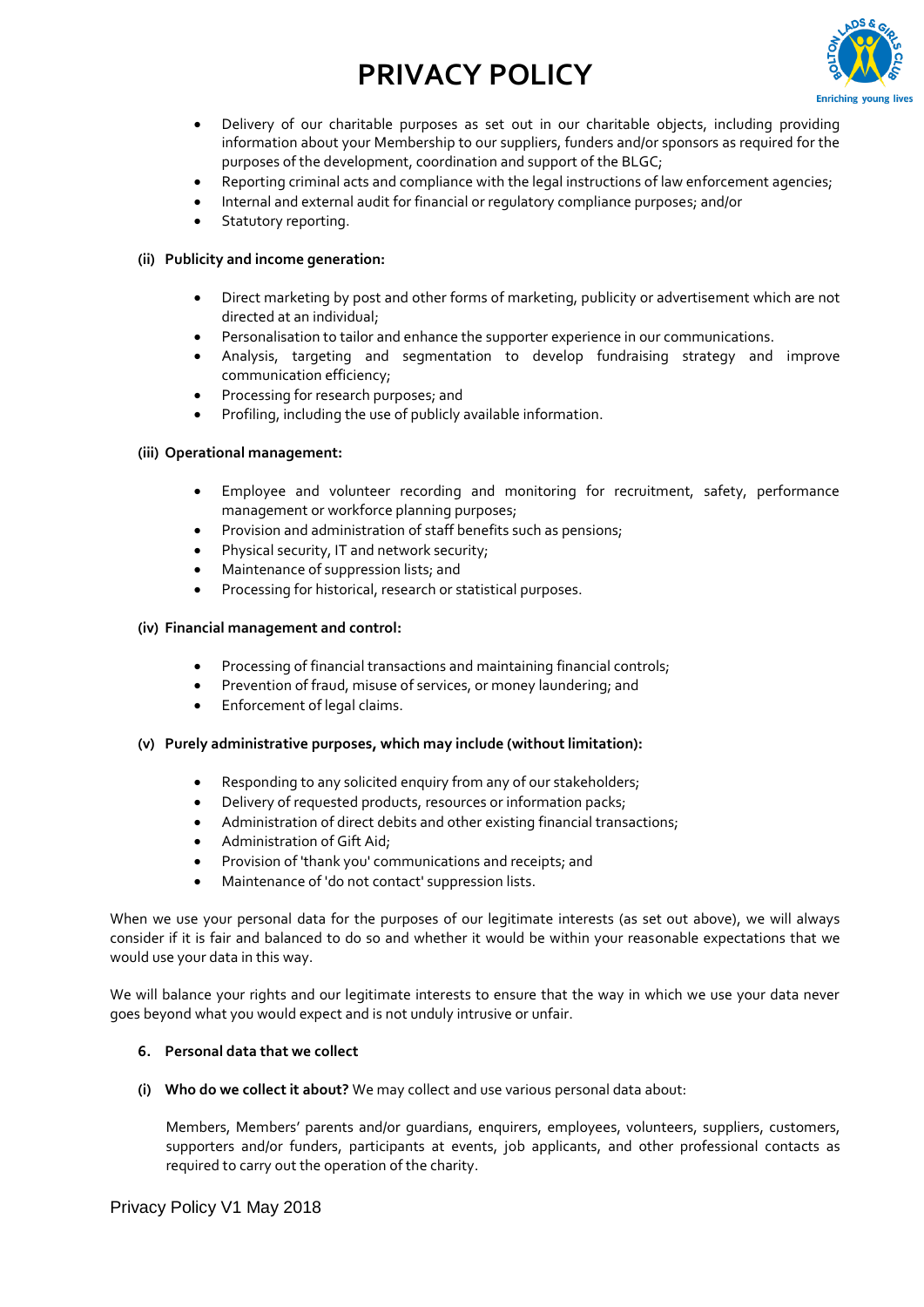

- **(ii) What do we collect?** We may collect and use some or all of the following types of personal data, which may include information that you provide to us, information that we collect about you, for example, in relation to your use of the website and/or the services, and information that we collect from third parties:
	- Title;
	- Full name;
	- Contact information (address, telephone number, email address etc.);
	- Contact names and contact information of your emergency contact, spouse/partner, assistant and/or referee;
	- Images (print and digital photographs, moving images, CCTV recordings);
	- Personal and demographic information (date of birth, age, gender, nationality etc.);
	- Professional information (organisation, title, board memberships, connections, employment records etc.);
	- Support services (Looked After Children, support/ key workers etc.);
	- Safequarding records (concerns, disclosures, meetings etc.);
	- Identification numbers;
	- Biometric data;
	- Financial information;
	- Information relating to a Member's use of their Membership and activities at a Youth Zone; and/or;
	- With regard to your visits to our website, we may collect the following information:
		- o technical information, including the Internet protocol (IP) address used to connect your computer to the Internet, your login information, browser type and version, time zone setting, browser plug-in types and versions, operating system and platform;
		- o information about your visit to the website, including the full Uniform Resource Locators (URL), clickstream to, through and from our website (including date and time), pages you viewed or searched for, page response times, download errors, length of visits to certain pages, page interaction information (such as scrolling, clicks, and mouse-overs), methods used to browse away from the page.

## **(iii) Special Categories of Personal Data relating to you that we may process may include (without limitation):**

- Racial or ethnic origin;
- Religious or other beliefs of a similar nature;
- Physical or mental health or condition;
- Sexual orientation
- The commission or alleged commission by you of any offence; and/or
- Any proceedings for any offence committed or alleged to have been committed by you, the disposal of such proceedings or the sentence of any court in such proceedings.

## **7. Who do we share information with?**

## **Personal data:**

We may share your personal information within our funders and/or sponsors and within the Youth Zone Network, where it is necessary for the provision of the Services or the delivery of our core charitable services or where you have asked us about a Youth Zone project.

We may also share your personal data with statutory and regulatory bodies (for example, the Charity Commission, Companies House, Health and Safety Executive, Information Commissioner's Office) where there is a legal requirement to do so. This might include, for example, for the purposes of registration and maintenance of statutory information.

We may also pass personal data to various third parties who provide various goods and/services to us, or on our behalf, which we require in order to provide you with the Services. In all of these situations we ensure that we

## Privacy Policy V1 May 2018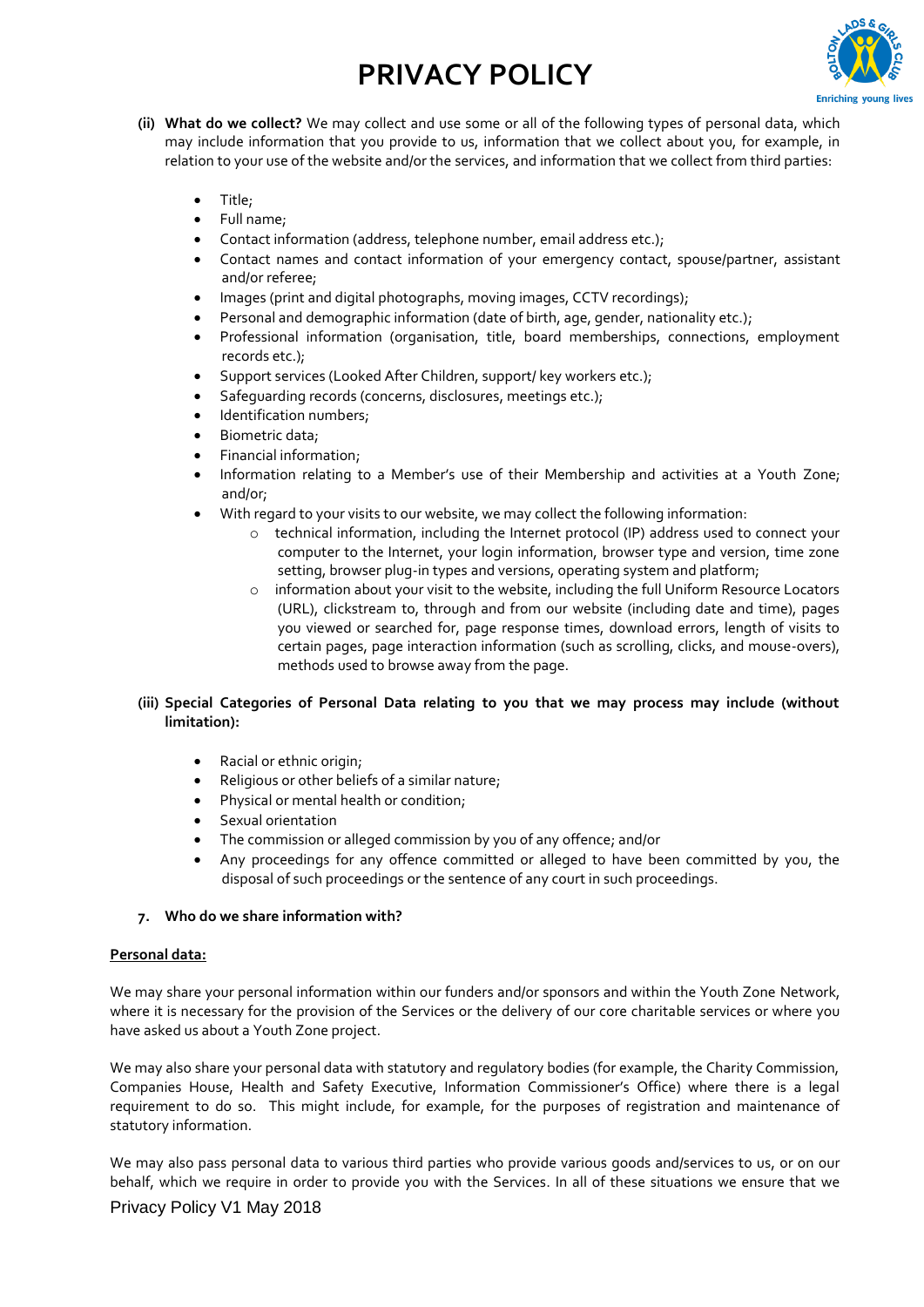

always have a written contractual agreement in place that will ensure that those organisations can only use the personal data provided for the specific purposes we direct them to do, and that they have in place strict security requirements in order to protect your personal data.

The table below sets out a non-exhaustive list of examples of some of the third party data processors that we share personal data with as at the date of this Privacy Policy. These third party data processors may change from time to time. You can request a copy of the current register of third party processors that we share personal data with by contacting us on 01204 540100 or [data@blgc.co.uk.](mailto:data@blgc.co.uk)

| Recipient                                                                 | Purpose                                                                                                                                                                      |
|---------------------------------------------------------------------------|------------------------------------------------------------------------------------------------------------------------------------------------------------------------------|
| Cloud<br>based<br>database<br>systems<br>(Salesforce)                     | Storing data                                                                                                                                                                 |
| application<br>Database<br>system and<br>developers and consultants       | Development of data storing systems including migration of<br>data from one system to another. This is done in-house using<br>access and all stored securely on our servers. |
| Website developers                                                        | Development of website and linked functionality such as<br>online payment systems                                                                                            |
| Website analytics<br>(Google Analytics)                                   | Analysis of website activity                                                                                                                                                 |
| Social media analytics                                                    | Analysis of social media activity                                                                                                                                            |
| Wifi tracking system provider                                             | Analysis of centre usage using location tracking and targeting<br>delivery and communications based on this usage                                                            |
| Marketing, communication and<br><b>PR</b><br>consultants                  | Marketing, communication and PR support                                                                                                                                      |
| Consultants and evaluators                                                | Assessment of the impact of charitable services, projects,<br>needs assessments or research reports                                                                          |
| Recruitment services with applicant<br>recommendation or tracking systems | Targeted recruitment of staff                                                                                                                                                |
| DBS checking service<br>(BMBC)                                            | Vetting of potential employees and volunteers in line with<br><b>Safer Recruitment Practice</b>                                                                              |
| <b>HMRC</b>                                                               | Calculation and payment of Tax and National Insurance                                                                                                                        |
| Payroll (Trident)                                                         | Payment of employee wages                                                                                                                                                    |
| benefit<br>Pension<br>employee<br>and<br>providers                        | Provision of workplace pension and employee benefits such as<br>childcare vouchers                                                                                           |
| Insurance providers                                                       | Provision of adequate insurance cover and resolution of policy<br>queries or claims                                                                                          |

In addition to the above, we may exchange information with third parties for the purposes of fraud protection and credit risk reduction. We may also transfer our databases containing your personal data if we transfer our business or part of it.

Other than as set out in this Privacy Policy, we shall NOT sell or disclose your personal data to third parties without obtaining your prior consent unless this is necessary for the purposes set out in this Privacy Policy or unless we are required to do so by law.

## **8. Where we store your personal data**

We have in place appropriate technical and security measures to prevent unauthorised or unlawful access to or accidental loss of or destruction or damage to your information. We store your personal details on a secure server. We use firewalls on our servers.

Unfortunately, the transmission of information via the internet is not completely secure. Although we will do our best to protect your personal data, we cannot guarantee the security of your data transmitted to our website; any transmission is at your own risk. Once we have received your information, we will use strict procedures and security features to try to prevent unauthorised access.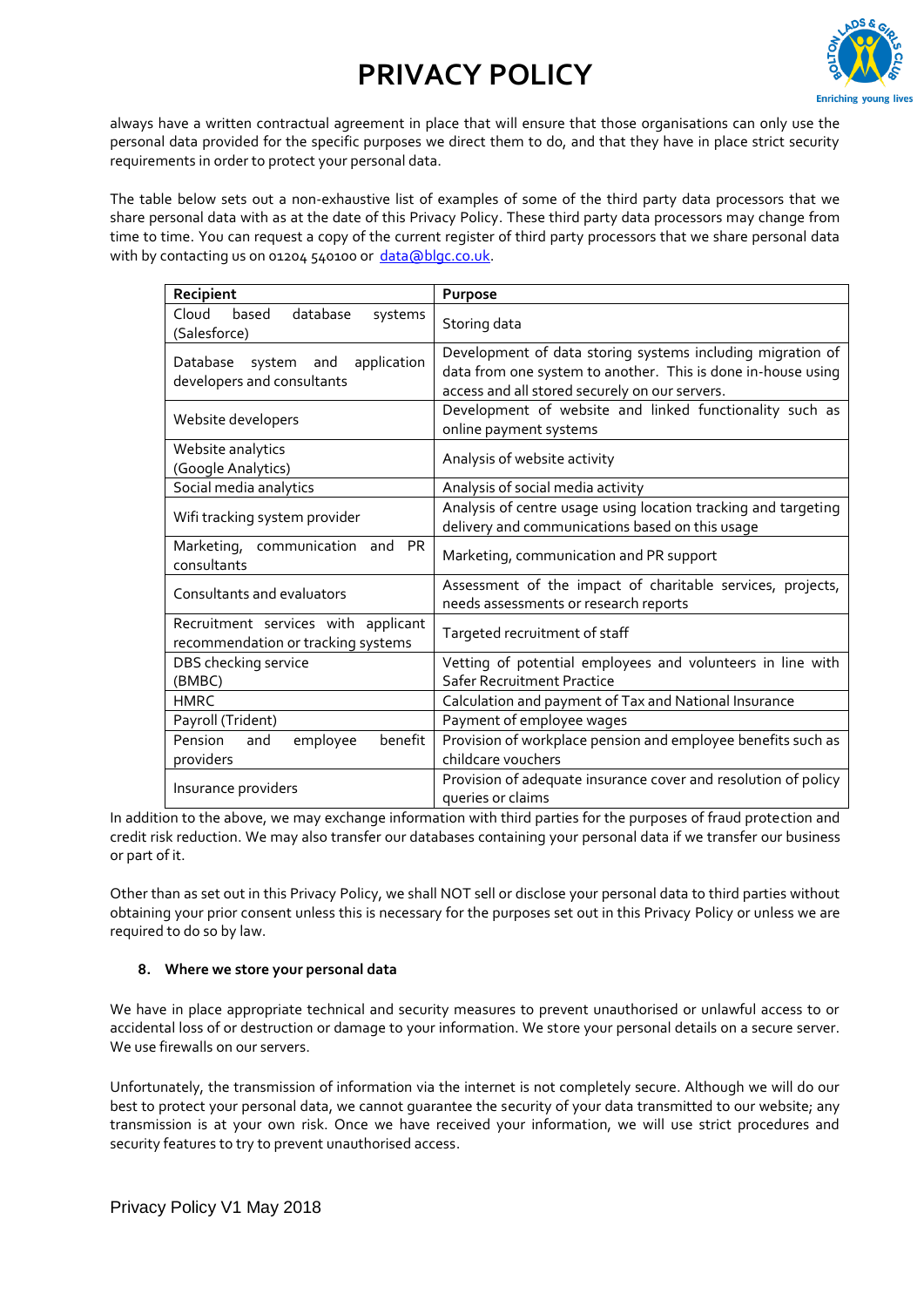

We have in place appropriate technical and security measures to prevent unauthorised or unlawful access to or accidental loss of or destruction or damage to your information. We store your personal details on a secure server. We use firewalls on our servers.

Unfortunately, the transmission of information via the internet is not completely secure. Although we will do our best to protect your personal data, we cannot guarantee the security of your data transmitted to our website; any transmission is at your own risk. Once we have received your information, we will use strict procedures and security features to try to prevent unauthorised access.

We may transfer or store your personal data outside the European Economic Area ("EEA") for example a third-party e-mail service based in the US, MailChimp.

Where third-party data processors transfer data outside the EEA, we ensure a similar degree of protection is afforded to your personal data by ensuring at least one of the following safeguards is implemented:

- We will allow the transfer your personal data to countries that have been deemed to provide an adequate level of protection for personal data by the European Commission; or
- We may allow the transfer of personal data to third party providers in the USA if they are part of the Privacy Shield which requires them to provide similar protection to personal data shared between the Europe and the USA; or
- In respect of the transfer of personal data to other countries outside the EEA, we may use specific contracts approved by the European Commission which give personal data the same protection it has in Europe.

Please contact us on 01204 540100 or [data@blgc.co.uk](mailto:data@blgc.co.uk) if you want further information on the specific mechanism used if your personal data is transferred out of the EEA.

#### **9. Your rights**

You have the following rights in respect of your personal data:

- **i) A right to request from us access to your personal data;**
- **ii) A right to request rectification of your personal data;**
- **iii) A right to request erasure of your personal data;**
- **iv) A right to ask us to restrict processing of your personal data and a right to object to our processing of your personal data;**
- **v) A right to ask us for a copy of any personal data that we hold in respect of you; and**
- **vi) A right to lodge a complaint about how we treat your personal data with the Information Commissioner's Office.**

Please contact data@blgc.co.uk for further information about any of your rights.

**Please note if you ask us to erase your data and/or restrict processing of your data, we may not be able to provide you with the Services.**

#### **10. How long we keep personal data**

We will only keep personal data for as long as we are either required to by law or as is relevant for the purposes for which it was collected in line with our Data Retention policy, a copy of which is available on request by contacting us on 01204 540100 or [data@blgc.co.uk](mailto:data@blgc.co.uk) . After this point the data will either be deleted or rendered anonymous.